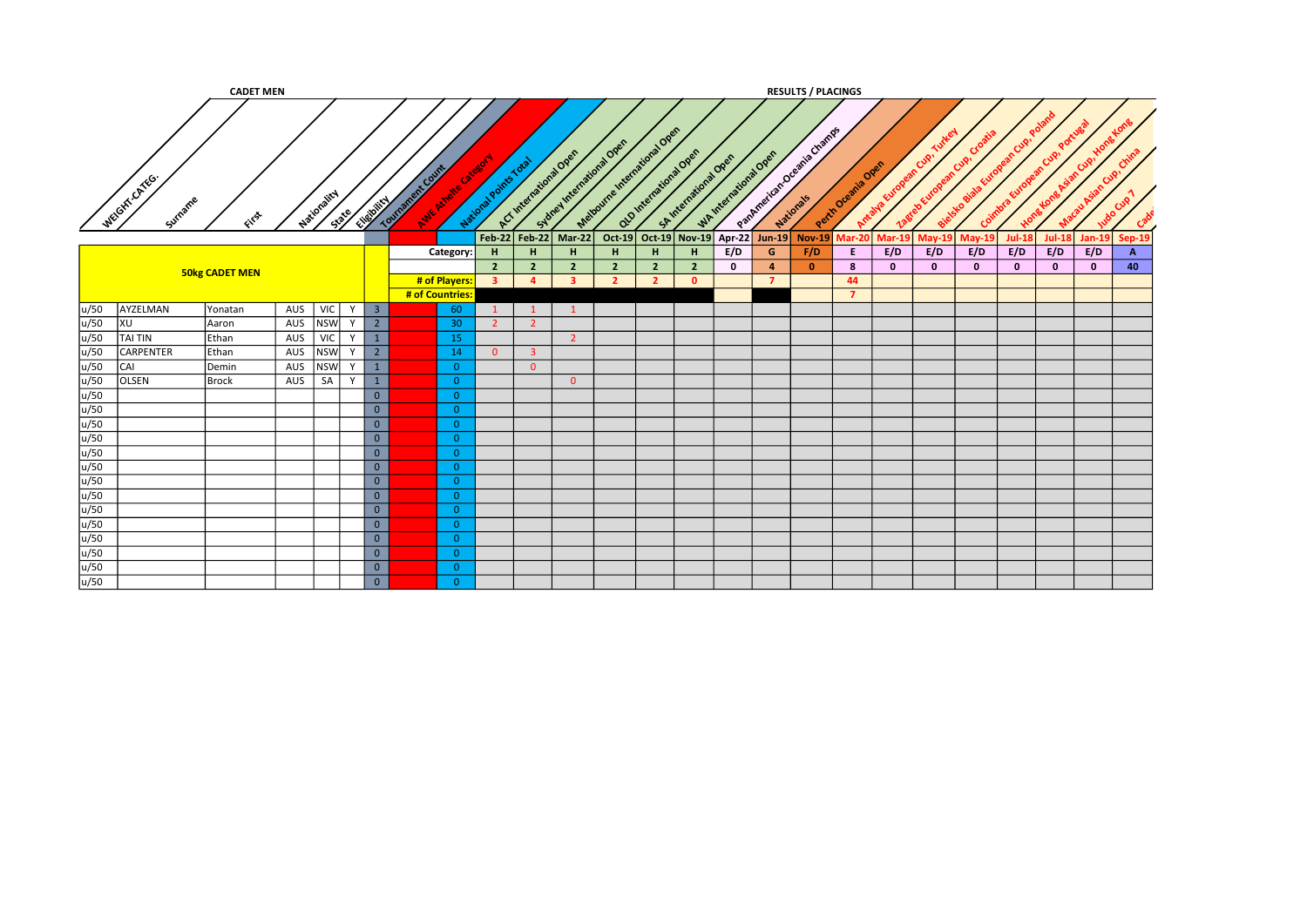|      |                         | <b>CADET MEN</b>      |            |             |       |                         |                  |                    |                       |                         |                                                     |                              |                |                                             |                |                  | <b>RESULTS / PLACINGS</b> |                   |                       |                            |               |                                 |               |              |                |
|------|-------------------------|-----------------------|------------|-------------|-------|-------------------------|------------------|--------------------|-----------------------|-------------------------|-----------------------------------------------------|------------------------------|----------------|---------------------------------------------|----------------|------------------|---------------------------|-------------------|-----------------------|----------------------------|---------------|---------------------------------|---------------|--------------|----------------|
|      | WEGIT CATEG.<br>Surname | FITS                  |            | Nationality | State | Elistown                | Tourisment Count | Avie Nivele Citate | National Points Total |                         | Sydney International Open<br>ACT International Open | Method me International Open |                | alginienstand over<br>St International Open |                | Whitenstons Open | Patrickian breadya Change | Perih Oremia Over | Antalya European Cip. | rean Cup.<br>Zagreb Europe |               | obiala European Cup,<br>Coimbra | Cup!          | Cup!         | Crim           |
|      |                         |                       |            |             |       |                         |                  |                    | $Feb-22$              | <b>Feb-22</b>           | $Mar-22$                                            | $Oct-19$                     |                | Oct-19 Nov-19 Apr-22                        |                | $Jun-19$         | $Nov-19$                  | $\textsf{Mar-20}$ | $Mar-19$              | <b>May-19</b>              | <b>May-19</b> | <b>Jul-18</b>                   | <b>Jul-18</b> | Jan-19       | Sep-19         |
|      |                         |                       |            |             |       |                         |                  | Category:          | H                     | H                       | H                                                   | H                            | H              | н                                           | E.             | G                | Æ.                        | D                 | E/D                   | E/D                        | E/D           | E/D                             | E/D           | E/D          | $\overline{A}$ |
|      |                         |                       |            |             |       |                         |                  |                    | $\overline{2}$        | $\overline{2}$          | $\overline{2}$                                      | $\overline{2}$               | $\overline{2}$ | $\overline{2}$                              | 8              | $\overline{4}$   | -6                        | 14                | $\mathbf{0}$          | $\mathbf{0}$               | $\mathbf 0$   | $\mathbf{0}$                    | $\mathbf{0}$  | $\mathbf{o}$ | 40             |
|      |                         | <b>55kg CADET MEN</b> |            |             |       |                         |                  | # of Players:      | $\overline{7}$        | $\overline{7}$          | $\overline{7}$                                      | $\overline{a}$               | $\mathbf{0}$   | $\mathbf{A}$                                | 10             | <b>11</b>        | $\overline{a}$            | 43                |                       |                            |               |                                 |               |              |                |
|      |                         |                       |            |             |       |                         |                  | # of Countries     |                       |                         |                                                     |                              |                |                                             | $\overline{ }$ |                  | 3                         | 10                |                       |                            |               |                                 |               |              |                |
| u/55 | <b>TOURNIER</b>         | Timeo                 | AUS        | WA          | Y     | $\overline{2}$          | det Sq           | 60                 |                       |                         | 1                                                   |                              |                |                                             | -5             |                  |                           |                   |                       |                            |               |                                 |               |              |                |
| u/55 | <b>ZOLLINGER</b>        | Maxwell               | AUS        | <b>NSW</b>  | Y     | $\overline{\mathbf{3}}$ |                  | 45                 | $2^{\circ}$           | $\overline{2}$          | $\overline{2}$                                      |                              |                |                                             |                |                  |                           |                   |                       |                            |               |                                 |               |              |                |
| u/55 | <b>BANNISTER</b>        | Jack                  | AUS        | QLD         | Y     | $\overline{2}$          |                  | 34                 | 3 <sup>7</sup>        | $\mathbf{1}$            |                                                     |                              |                |                                             |                |                  |                           |                   |                       |                            |               |                                 |               |              |                |
| u/55 | LEE                     | Casey                 | AUS        | QLD         | Y     | $\overline{2}$          |                  | 34                 | $\mathbf{1}$          |                         | 3 <sup>1</sup>                                      |                              |                |                                             |                |                  |                           |                   |                       |                            |               |                                 |               |              |                |
| u/55 | MASTERS                 | Chase                 | AUS        | <b>VIC</b>  | Y     | $\overline{2}$          |                  | 28                 |                       | $\overline{\mathbf{3}}$ | $\overline{\mathbf{3}}$                             |                              |                |                                             |                |                  |                           |                   |                       |                            |               |                                 |               |              |                |
| u/55 | <b>AL BAGHDADI</b>      | Hassan                | AUS        | <b>VIC</b>  | Y     | $\mathbf{1}$            |                  | 14                 | $\mathbf{3}$          |                         |                                                     |                              |                |                                             |                |                  |                           |                   |                       |                            |               |                                 |               |              |                |
| u/55 | SAKALOUSKI              | Nikalai               | AUS        | <b>NSW</b>  | Y     | $\mathbf{1}$            |                  | 14                 |                       | 3 <sup>7</sup>          |                                                     |                              |                |                                             |                |                  |                           |                   |                       |                            |               |                                 |               |              |                |
| u/55 | RANTHILAKA              | Sadith                | AUS        | ACT         | Y     | $\overline{2}$          |                  | 10                 | $\overline{0}$        | 5 <sub>1</sub>          |                                                     |                              |                |                                             |                |                  |                           |                   |                       |                            |               |                                 |               |              |                |
| u/55 | ANSHTEIN                | Yonatan               | AUS        | VIC         | Y     | $\mathbf{1}$            |                  | 10                 |                       |                         | 5 <sup>°</sup>                                      |                              |                |                                             |                |                  |                           |                   |                       |                            |               |                                 |               |              |                |
| u/55 | JONES                   | Joshua                | AUS        | <b>VIC</b>  | Y     | $2^{\circ}$             |                  | $\overline{0}$     | $\Omega$              |                         | $\overline{0}$                                      |                              |                |                                             |                |                  |                           |                   |                       |                            |               |                                 |               |              |                |
| u/55 | GOVENDER                | Sean                  | AUS        | <b>NSW</b>  | Y     | 1                       |                  | $\overline{0}$     |                       | $\Omega$                |                                                     |                              |                |                                             |                |                  |                           |                   |                       |                            |               |                                 |               |              |                |
| u/55 | O'LEARY                 | Jett                  | AUS        | <b>NSW</b>  | Y     | $\overline{0}$          |                  | $\overline{0}$     |                       |                         |                                                     |                              |                |                                             |                |                  |                           |                   |                       |                            |               |                                 |               |              |                |
| u/55 | <b>HATTINGH</b>         | Ethan                 | <b>RSA</b> | <b>VIC</b>  | N     | $\overline{\mathbf{3}}$ |                  | $\overline{0}$     | -5                    | $\overline{0}$          | $\overline{0}$                                      |                              |                |                                             |                |                  |                           |                   |                       |                            |               |                                 |               |              |                |
| u/55 |                         |                       |            |             |       | $\overline{0}$          |                  | $\overline{0}$     |                       |                         |                                                     |                              |                |                                             |                |                  |                           |                   |                       |                            |               |                                 |               |              |                |
| u/55 |                         |                       |            |             |       | $\overline{0}$          |                  | $\overline{0}$     |                       |                         |                                                     |                              |                |                                             |                |                  |                           |                   |                       |                            |               |                                 |               |              |                |
| u/55 |                         |                       |            |             |       | $\overline{0}$          |                  | $\overline{0}$     |                       |                         |                                                     |                              |                |                                             |                |                  |                           |                   |                       |                            |               |                                 |               |              |                |
| u/55 |                         |                       |            |             |       | $\overline{0}$          |                  | $\overline{0}$     |                       |                         |                                                     |                              |                |                                             |                |                  |                           |                   |                       |                            |               |                                 |               |              |                |
| u/55 |                         |                       |            |             |       | $\overline{0}$          |                  | $\overline{0}$     |                       |                         |                                                     |                              |                |                                             |                |                  |                           |                   |                       |                            |               |                                 |               |              |                |
| u/55 |                         |                       |            |             |       | $\overline{0}$          |                  | $\overline{0}$     |                       |                         |                                                     |                              |                |                                             |                |                  |                           |                   |                       |                            |               |                                 |               |              |                |
| u/55 |                         |                       |            |             |       | $\overline{0}$          |                  | $\overline{0}$     |                       |                         |                                                     |                              |                |                                             |                |                  |                           |                   |                       |                            |               |                                 |               |              |                |
| u/55 |                         |                       |            |             |       | $\overline{0}$          |                  | $\overline{0}$     |                       |                         |                                                     |                              |                |                                             |                |                  |                           |                   |                       |                            |               |                                 |               |              |                |
| u/55 |                         |                       |            |             |       | $\overline{0}$          |                  | $\overline{0}$     |                       |                         |                                                     |                              |                |                                             |                |                  |                           |                   |                       |                            |               |                                 |               |              |                |
| u/55 |                         |                       |            |             |       | $\overline{0}$          |                  | $\overline{0}$     |                       |                         |                                                     |                              |                |                                             |                |                  |                           |                   |                       |                            |               |                                 |               |              |                |
| u/55 |                         |                       |            |             |       | $\overline{0}$          |                  | $\overline{0}$     |                       |                         |                                                     |                              |                |                                             |                |                  |                           |                   |                       |                            |               |                                 |               |              |                |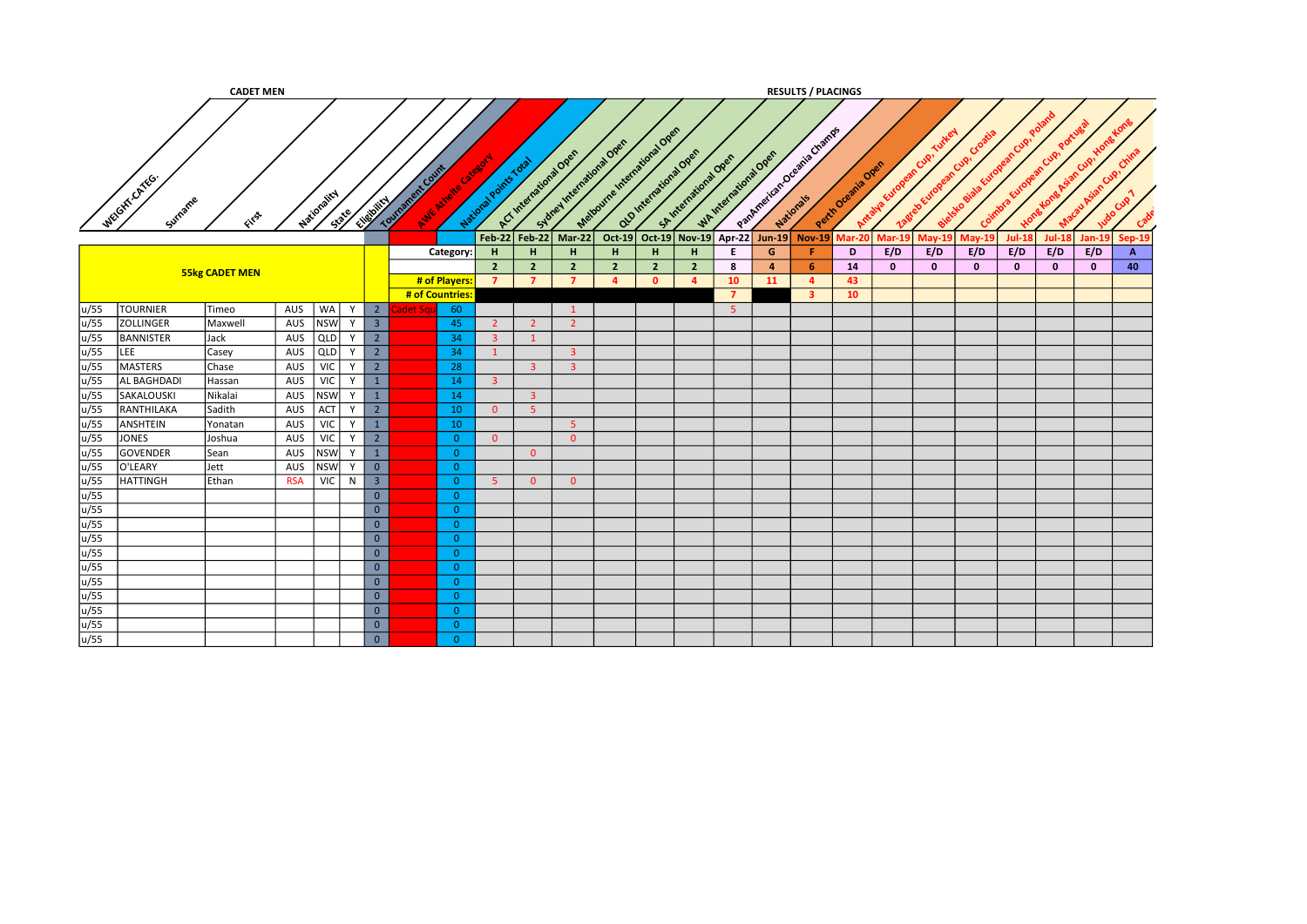|                     |                         | <b>CADET MEN</b>      |     |                      |              |                |                     |                |                                  |                                  |                           |                                  |                                  |                                                 |                         |                        | <b>RESULTS / PLACINGS</b> |                    |               |          |          |               |               |               |          |
|---------------------|-------------------------|-----------------------|-----|----------------------|--------------|----------------|---------------------|----------------|----------------------------------|----------------------------------|---------------------------|----------------------------------|----------------------------------|-------------------------------------------------|-------------------------|------------------------|---------------------------|--------------------|---------------|----------|----------|---------------|---------------|---------------|----------|
|                     | WEGHT.CATEG.<br>Surname | GIFST                 |     | Nationality<br>State | Elizabetical |                | nt Count<br>Tournam | Avic Aireire   | National Points Total            | ACT International Over           | Sydney International Open | Matourne International Open      |                                  | Old International Open<br>SA International Open |                         | WAINTENT OFFICIAL OPEN | Partmentant Oceania Champ | Perih Oremile Open |               | Cuo.     |          |               |               |               |          |
|                     |                         |                       |     |                      |              |                |                     |                |                                  |                                  | Feb-22 Feb-22 Mar-22      |                                  |                                  | Oct-19 Oct-19 Nov-19 Apr-22 Jun-19              |                         |                        | <b>Nov-19</b>             | <b>Mar-201</b>     | <b>Mar-19</b> | $May-19$ | $Mav-19$ | <b>Jul-18</b> | <b>Jul-18</b> | <b>Jan-19</b> | Sep-19   |
|                     |                         |                       |     |                      |              |                |                     | Category:      | H                                | H                                | H                         | H.                               | H.                               | H                                               | D                       | G                      |                           | D                  | E/D           | D        | D        | E/D           | E/D           | E/D           | А        |
|                     |                         | <b>60kg CADET MEN</b> |     |                      |              |                |                     | # of Players:  | 2 <sup>2</sup><br>$\overline{7}$ | $\overline{2}$<br>$\overline{a}$ | $\overline{2}$<br>7       | $\overline{2}$<br>$\overline{2}$ | $\overline{2}$<br>$\overline{2}$ | $\overline{2}$<br>$\overline{2}$                | 14<br>11                | $\overline{a}$<br>-8   | -6<br>-4                  | 14<br>56           | $\mathbf{0}$  | 14<br>53 | 14<br>59 | $\mathbf{0}$  | $\mathbf{0}$  | $\mathbf{0}$  | 40<br>36 |
|                     |                         |                       |     |                      |              |                | # of Countries:     |                |                                  |                                  |                           |                                  |                                  |                                                 | -8                      |                        | 3                         | 12 <sup>7</sup>    |               | 25       | 17       |               |               |               | 25       |
| u/60                | AIBERTI                 | Jules                 | AUS | <b>VIC</b>           |              | $\overline{4}$ |                     | 158            |                                  |                                  |                           |                                  |                                  |                                                 | $\overline{\mathbf{3}}$ |                        |                           |                    |               |          |          |               |               |               |          |
| u/60                | <b>ZOLLINGER</b>        | William               | AUS | <b>NSW</b>           |              | 4              | det Sq              | 115            |                                  | $\overline{2}$                   | $\overline{2}$            |                                  |                                  |                                                 | $\overline{5}$          |                        |                           |                    |               |          |          |               |               |               |          |
| u/60                | RAIF                    | Elijah                | AUS | <b>NSW</b>           |              | 2              | det Sqi             | 28             | 3                                | $\overline{3}$                   |                           |                                  |                                  |                                                 |                         |                        |                           |                    |               |          |          |               |               |               |          |
| u/60                | FRASER                  | Euan                  | AUS | <b>QLD</b>           |              | $\overline{2}$ |                     | 28             |                                  |                                  | $\overline{\mathbf{3}}$   |                                  |                                  |                                                 |                         |                        |                           |                    |               |          |          |               |               |               |          |
| u/60                | MIDDLETON               | <b>Vas</b>            | AUS | <b>WA</b>            |              | $\mathbf{1}$   |                     | 14             |                                  |                                  | $\overline{\mathbf{3}}$   |                                  |                                  |                                                 |                         |                        |                           |                    |               |          |          |               |               |               |          |
| u/60                | MURRAY                  | Blake                 | AUS | <b>QLD</b>           |              | $\mathbf{1}$   |                     | 10             | -5.                              |                                  |                           |                                  |                                  |                                                 |                         |                        |                           |                    |               |          |          |               |               |               |          |
| u/60                | <b>DE-BRINCAT</b>       | Riley                 | AUS | QLD                  |              | $\overline{1}$ |                     | 10             |                                  |                                  | 5 <sup>°</sup>            |                                  |                                  |                                                 |                         |                        |                           |                    |               |          |          |               |               |               |          |
| u/60                | PARK                    | Ryan                  | AUS | <b>NSW</b>           |              | $\overline{2}$ |                     | $\overline{0}$ | $\overline{0}$                   | $\overline{0}$                   |                           |                                  |                                  |                                                 |                         |                        |                           |                    |               |          |          |               |               |               |          |
| u/60                | <b>BAULEY</b>           | Jack                  | AUS | <b>NSW</b>           |              | $\overline{1}$ |                     | $\overline{0}$ | $\overline{0}$                   |                                  |                           |                                  |                                  |                                                 |                         |                        |                           |                    |               |          |          |               |               |               |          |
| u/60                | JONES                   | Alex                  | AUS | <b>VIC</b>           | $\mathsf{v}$ | $\overline{1}$ |                     | $\Omega$       |                                  |                                  | $\overline{0}$            |                                  |                                  |                                                 |                         |                        |                           |                    |               |          |          |               |               |               |          |
| u/60                | AL BAGHDADI             | Hassan                | AUS | <b>VIC</b>           | Y            | $\overline{1}$ |                     | $\overline{0}$ |                                  |                                  | $\overline{0}$            |                                  |                                  |                                                 |                         |                        |                           |                    |               |          |          |               |               |               |          |
| $\frac{u/60}{u/60}$ |                         |                       |     |                      |              | $\mathbf{0}$   |                     | $\Omega$       |                                  |                                  |                           |                                  |                                  |                                                 |                         |                        |                           |                    |               |          |          |               |               |               |          |
|                     |                         |                       |     |                      |              | $\mathbf{0}$   |                     | $\overline{0}$ |                                  |                                  |                           |                                  |                                  |                                                 |                         |                        |                           |                    |               |          |          |               |               |               |          |
| u/60                |                         |                       |     |                      |              | $\overline{0}$ |                     | $\Omega$       |                                  |                                  |                           |                                  |                                  |                                                 |                         |                        |                           |                    |               |          |          |               |               |               |          |
| u/60                |                         |                       |     |                      |              | $\overline{0}$ |                     | $\Omega$       |                                  |                                  |                           |                                  |                                  |                                                 |                         |                        |                           |                    |               |          |          |               |               |               |          |
| u/60                |                         |                       |     |                      |              | $\overline{0}$ |                     | $\Omega$       |                                  |                                  |                           |                                  |                                  |                                                 |                         |                        |                           |                    |               |          |          |               |               |               |          |
| u/60                |                         |                       |     |                      |              | $\overline{0}$ |                     | $\Omega$       |                                  |                                  |                           |                                  |                                  |                                                 |                         |                        |                           |                    |               |          |          |               |               |               |          |
| u/60                |                         |                       |     |                      |              | $\overline{0}$ |                     | $\Omega$       |                                  |                                  |                           |                                  |                                  |                                                 |                         |                        |                           |                    |               |          |          |               |               |               |          |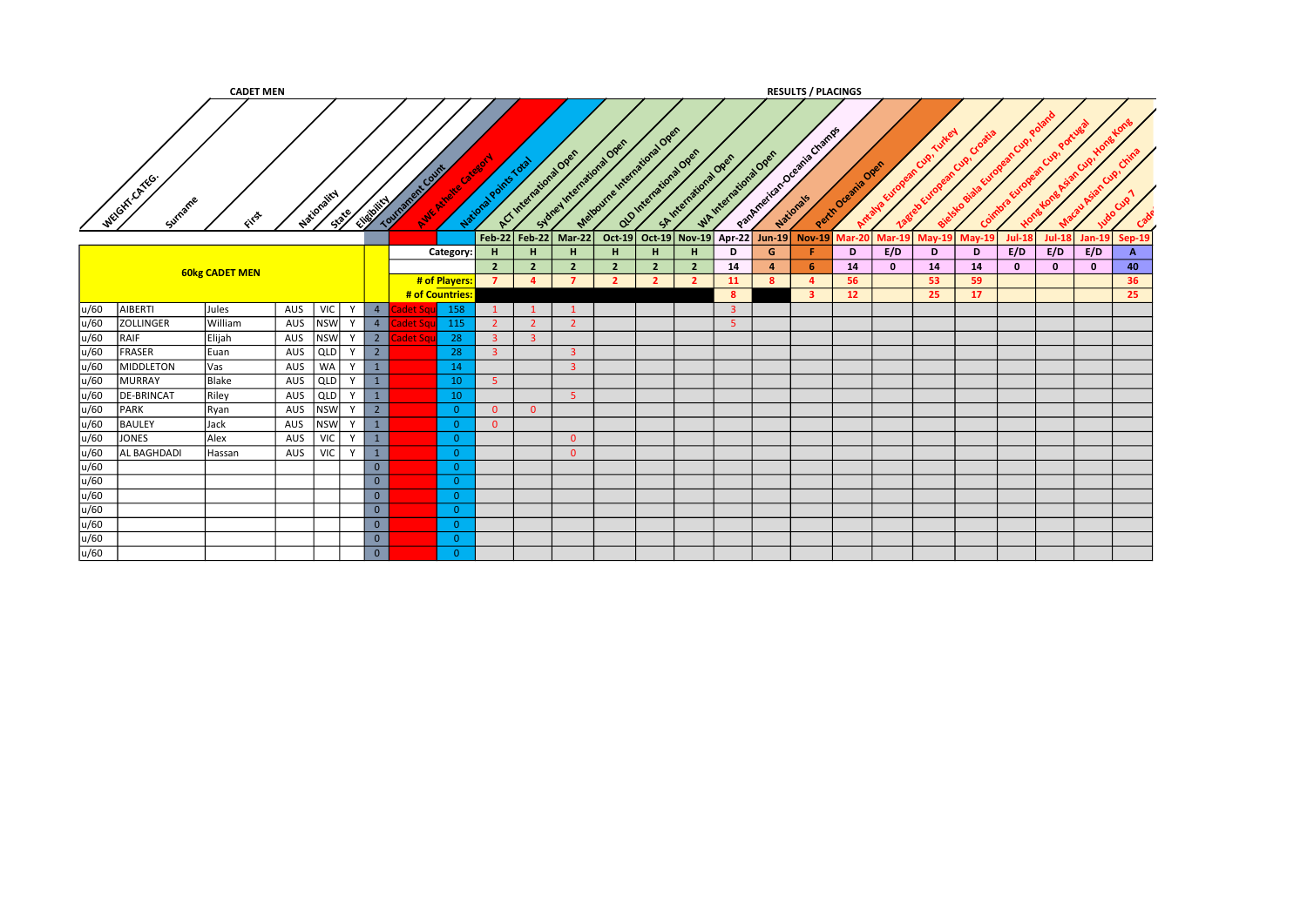|              |                               | <b>CADET MEN</b>      |            |                         |              |                         |        |                            |                      |                                                 |                                  |                                  |                                                         |                |                        |                                                 |               | <b>RESULTS / PLACINGS</b>                                |               |              |                           |                         |          |              |              |               |
|--------------|-------------------------------|-----------------------|------------|-------------------------|--------------|-------------------------|--------|----------------------------|----------------------|-------------------------------------------------|----------------------------------|----------------------------------|---------------------------------------------------------|----------------|------------------------|-------------------------------------------------|---------------|----------------------------------------------------------|---------------|--------------|---------------------------|-------------------------|----------|--------------|--------------|---------------|
|              | WEIGHT-CATEG.<br>Surname      | GYS                   |            | Nationality<br>Spile    |              | Elizability             | Tourna | o.frk Count<br>Avic Michel |                      | ACT International Over<br>National Points Total |                                  |                                  | Mationne Indicational Open<br>Subrel International Open |                | old international Open | WAINTENT OFFICIAL OPEN<br>SA International Open |               | Partner identity of Deeping Change<br>Perth Oceania Ones | Antalva       |              | $\mathbf{c}^{\mathbf{s}}$ |                         |          |              |              |               |
|              |                               |                       |            |                         |              |                         |        |                            | $Feb-22$             | <b>Feb-22</b>                                   |                                  | Mar-22                           | Oct-19                                                  | Oct-19         | <b>Nov-19</b>          | Apr-22                                          | <b>Jun-19</b> | $Nov-19$                                                 | <b>Mar-20</b> | Mar-19       | /lav-19                   | Mav-19                  | Jul-18   | Jul-18       | Jan-19       | <b>Sep-19</b> |
|              |                               |                       |            |                         |              |                         |        | Category:                  | н.                   | н                                               |                                  | H                                | H                                                       | н.             | н                      | Е                                               | G             |                                                          | D             | E/D          | E/D                       | E/D                     | E/D      | E/D          | E/D          | $\mathbf{A}$  |
|              |                               | <b>66kg CADET MEN</b> |            |                         |              |                         |        |                            | $\overline{2}$       |                                                 | 2 <sup>2</sup>                   | $\overline{2}$                   | $\overline{2}$                                          | $\overline{2}$ | $\overline{2}$         | 8                                               | $\mathbf{a}$  | -6                                                       | 14            | $\mathbf{0}$ | $\mathbf{0}$              | $\overline{\mathbf{0}}$ | $\Omega$ | $\mathbf{0}$ | $\mathbf{0}$ | 40            |
|              |                               |                       |            |                         |              |                         |        | # of Players:              | 11                   | 8                                               |                                  | 12 <sup>2</sup>                  | $\overline{7}$                                          | $\overline{2}$ |                        | 10                                              | <b>q</b>      | -8                                                       | 60            |              |                           |                         |          |              |              |               |
|              |                               |                       |            |                         | $\mathsf{v}$ |                         |        | # of Countries:            |                      |                                                 |                                  |                                  |                                                         |                |                        |                                                 |               | $\overline{2}$                                           | 10            |              |                           |                         |          |              |              |               |
| u/66<br>u/66 | <b>TOYOSHIMA</b>              | Kohsei                | AUS        | QLD                     |              | 3 <sup>2</sup>          |        | 120                        |                      |                                                 |                                  |                                  |                                                         |                |                        |                                                 |               |                                                          |               |              |                           |                         |          |              |              |               |
| u/66         | <b>JOST</b><br><b>EDWARDS</b> | Kimi<br>Phoenix       | AUS<br>AUS | <b>WA</b><br><b>NSW</b> | Y            | 4<br>3 <sup>7</sup>     | det Sq | 100<br>39                  | $\overline{2}$<br>-5 |                                                 | 2 <sup>1</sup><br>$\overline{3}$ | $\overline{3}$<br>$\overline{2}$ |                                                         |                |                        |                                                 |               |                                                          |               |              |                           |                         |          |              |              |               |
| u/66         | <b>MOGILIN</b>                | Flynn                 | AUS        | <b>NSW</b>              | Y            | $\overline{\mathbf{3}}$ |        | 24                         | $\Omega$             | 5 <sup>2</sup>                                  |                                  | $\overline{\mathbf{3}}$          |                                                         |                |                        |                                                 |               |                                                          |               |              |                           |                         |          |              |              |               |
| u/66         | BELL                          | Jake                  | AUS        | ACT                     | <b>V</b>     | $2^{\circ}$             |        | 24                         |                      | $\overline{3}$                                  |                                  | 5 <sup>1</sup>                   |                                                         |                |                        |                                                 |               |                                                          |               |              |                           |                         |          |              |              |               |
| u/66         | MAGNANINI                     | Luke                  | AUS        | QLD                     | Y            | $\mathbf{1}$            |        | 20                         |                      |                                                 |                                  | $\mathbf{1}$                     |                                                         |                |                        |                                                 |               |                                                          |               |              |                           |                         |          |              |              |               |
| u/66         | <b>LABABIDI</b>               | Bahaa                 | AUS        | <b>NSW</b>              | Y            | 1                       |        | 14                         | 3 <sup>2</sup>       |                                                 |                                  |                                  |                                                         |                |                        |                                                 |               |                                                          |               |              |                           |                         |          |              |              |               |
| u/66         | YULDASHEV                     | lAli                  | AUS        | <b>NSW</b>              | <b>V</b>     | 1                       |        | 14                         | $\overline{3}$       |                                                 |                                  |                                  |                                                         |                |                        |                                                 |               |                                                          |               |              |                           |                         |          |              |              |               |
| u/66         | <b>EAMES</b>                  | Bailey                | AUS        | QLD                     | Y            | 1                       | let Sq | 10                         | -5.                  |                                                 |                                  |                                  |                                                         |                |                        |                                                 |               |                                                          |               |              |                           |                         |          |              |              |               |
| u/66         | <b>BAILEY</b>                 | Jack                  | AUS        | <b>NSW</b>              |              | $\mathbf{1}$            |        | 10                         |                      | 5 <sup>°</sup>                                  |                                  |                                  |                                                         |                |                        |                                                 |               |                                                          |               |              |                           |                         |          |              |              |               |
| u/66         | SCHALL                        | Leo                   | AUS        | <b>VIC</b>              | $\mathsf{v}$ | $\mathbf{1}$            |        | 10                         |                      |                                                 |                                  | 5                                |                                                         |                |                        |                                                 |               |                                                          |               |              |                           |                         |          |              |              |               |
| u/66         | <b>GEORGIADIS</b>             | Adrian                | AUS        | ACT                     | $\mathbf v$  | $\overline{3}$          |        | $\overline{0}$             | $\overline{0}$       | $\overline{0}$                                  |                                  | $\overline{0}$                   |                                                         |                |                        |                                                 |               |                                                          |               |              |                           |                         |          |              |              |               |
| u/66         | <b>GURNEY</b>                 | Cody                  | AUS        | ACT                     | Y            | $\overline{2}$          |        | $\Omega$                   | $\overline{0}$       |                                                 | $\overline{0}$                   |                                  |                                                         |                |                        |                                                 |               |                                                          |               |              |                           |                         |          |              |              |               |
| u/66         | <b>TAXICIS</b>                | Anthony               | AUS        | <b>VIC</b>              | Y            | $\overline{2}$          |        | $\Omega$                   | $\overline{0}$       |                                                 |                                  | $\overline{0}$                   |                                                         |                |                        |                                                 |               |                                                          |               |              |                           |                         |          |              |              |               |
| u/66         | <b>GRANT-RYAN</b>             | <b>Willem</b>         | AUS        | ACT                     | Y            | 1                       |        | $\overline{0}$             | $\Omega$             |                                                 |                                  |                                  |                                                         |                |                        |                                                 |               |                                                          |               |              |                           |                         |          |              |              |               |
| u/66         | D'COUTO                       | Francis               | AUS        | <b>VIC</b>              | Y            | $\mathbf{1}$            |        | $\Omega$                   |                      |                                                 |                                  | $\overline{0}$                   |                                                         |                |                        |                                                 |               |                                                          |               |              |                           |                         |          |              |              |               |
| u/66         | <b>BARNES</b>                 | Jacob                 | AUS        | <b>TAS</b>              | Y            | $\mathbf{1}$            |        | $\overline{0}$             |                      |                                                 |                                  | $\overline{0}$                   |                                                         |                |                        |                                                 |               |                                                          |               |              |                           |                         |          |              |              |               |
| u/66         | MADDOCKS                      | Josreph               | AUS        | VIC                     | Y            | $\mathbf{1}$            |        | $\Omega$                   |                      |                                                 |                                  | $\overline{0}$                   |                                                         |                |                        |                                                 |               |                                                          |               |              |                           |                         |          |              |              |               |
| u/66         | <b>DE-BRINCAT</b>             | Cody                  | AUS        | QLD                     | Y            | $\mathbf{1}$            |        | $\overline{0}$             |                      |                                                 |                                  | $\overline{0}$                   |                                                         |                |                        |                                                 |               |                                                          |               |              |                           |                         |          |              |              |               |
| u/66         |                               |                       |            |                         |              | $\overline{0}$          |        | $\Omega$                   |                      |                                                 |                                  |                                  |                                                         |                |                        |                                                 |               |                                                          |               |              |                           |                         |          |              |              |               |
| u/66         |                               |                       |            |                         |              | $\overline{0}$          |        | $\Omega$                   |                      |                                                 |                                  |                                  |                                                         |                |                        |                                                 |               |                                                          |               |              |                           |                         |          |              |              |               |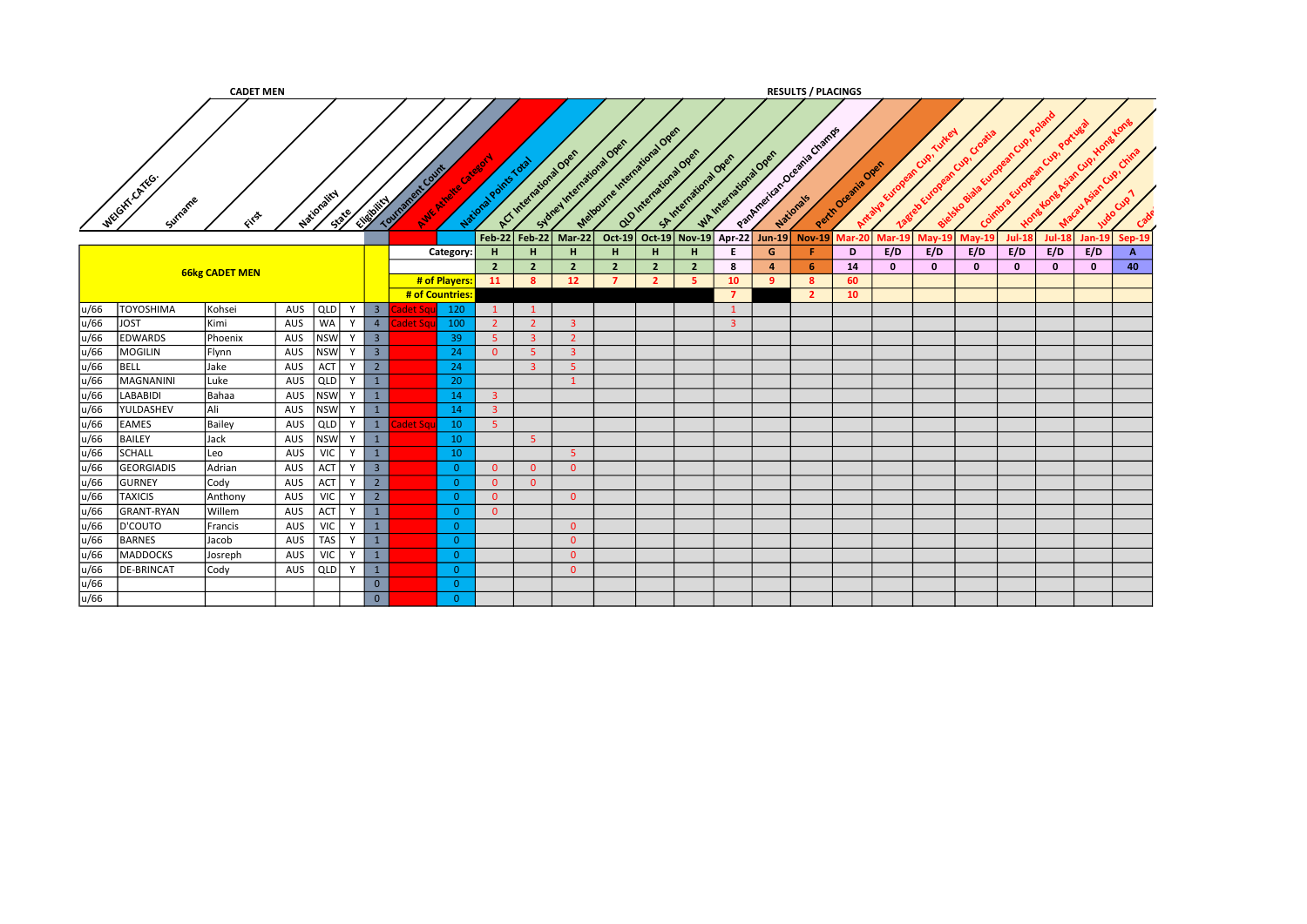|                     |                  | <b>CADET MEN</b>      |            |                       |           |                         |                                       |                       |                         |                           |                             |                      |                       |                  |                | <b>RESULTS / PLACINGS</b>                 |                   |              |              |                       |              |               |               |                |
|---------------------|------------------|-----------------------|------------|-----------------------|-----------|-------------------------|---------------------------------------|-----------------------|-------------------------|---------------------------|-----------------------------|----------------------|-----------------------|------------------|----------------|-------------------------------------------|-------------------|--------------|--------------|-----------------------|--------------|---------------|---------------|----------------|
|                     |                  |                       |            |                       |           |                         |                                       |                       |                         | Sidney International Over | Matourne Article and One of |                      |                       |                  |                | Partner (2016) Greening Channels          |                   |              | Cup!         | Cup.                  |              |               | Ó             | ଙ              |
| WEGITTCATEG         | Surname          | File                  |            | Mationality<br>State/ | Elistoire |                         | Tourisment Cutting<br>Ave Avale Citat | National Points Total |                         | ACT International Open    |                             | alamentaratoral open | SA International Open | Whitenstons Open |                |                                           | Perih Oremia Oren | Antalya Euro | SerebEur     | ielsko Bic<br>Coimbra |              |               |               | Cup            |
|                     |                  |                       |            |                       |           |                         |                                       | <b>Feb-22</b>         | $Feb-22$                | Mar-22                    |                             |                      |                       |                  |                | Oct-19 Oct-19 Nov-19 Apr-22 Jun-19 Nov-19 | Mar-20            | $Mar-19$     | $M$ ay-19    | $May-19$              | $Jul-18$     | <b>Jul-18</b> | <b>Jan-19</b> | <b>Sep-19</b>  |
|                     |                  |                       |            |                       |           |                         | Category:                             | H                     | H                       | H                         | H                           | H                    | H                     | E.               | G              | Æ.                                        | D                 | E/D          | E/D          | E/D                   | E/D          | E/D           | E/D           | $\overline{A}$ |
|                     |                  | <b>73kg CADET MEN</b> |            |                       |           |                         |                                       | $2^{\circ}$           | $\overline{2}$          | $\overline{2}$            | $\overline{2}$              | $\overline{2}$       | $\overline{2}$        | 8                | $\overline{a}$ | -6                                        | 14                | $\mathbf{0}$ | $\bf{0}$     | $\mathbf{0}$          | $\mathbf{0}$ | $\mathbf{0}$  | $\mathbf{0}$  | 40             |
|                     |                  |                       |            |                       |           |                         | # of Players:                         | 10                    | 13                      | -9                        | $\overline{4}$              | $\overline{2}$       |                       | $\overline{7}$   | 8              | $\overline{2}$                            | 46                |              |              |                       |              |               |               | 39             |
|                     |                  |                       |            |                       |           |                         | # of Countries                        |                       |                         |                           |                             |                      |                       | 5                |                | $\overline{2}$                            | 8                 |              |              |                       |              |               |               | 31             |
| u/73                | <b>CRAMP</b>     | Thomas                | AUS ACT    |                       | Y         | 3 <sup>1</sup>          | 40<br>adet Sq                         | $\mathbf{1}$          | $\mathbf{1}$            |                           |                             |                      |                       | P                |                |                                           |                   |              |              |                       |              |               |               |                |
| u/73                | <b>GIANTSIOS</b> | Dimitri               | AUS        | <b>NSW</b>            | Y         | $\overline{\mathbf{3}}$ | 35                                    | $2^{\circ}$           | 5 <sup>°</sup>          | 5 <sup>°</sup>            |                             |                      |                       |                  |                |                                           |                   |              |              |                       |              |               |               |                |
| u/73                | CARROLL          | Nathan                | AUS        | <b>VIC</b>            | Y         | $\overline{\mathbf{3}}$ | 34                                    | $\overline{3}$        | 5 <sub>o</sub>          | 5 <sub>1</sub>            |                             |                      |                       |                  |                |                                           |                   |              |              |                       |              |               |               |                |
| u/73                | <b>EAMES</b>     | Bailey                | AUS        | <b>QLD</b>            | Y         | $\overline{2}$          | 29                                    |                       | $\overline{2}$          | 3 <sup>1</sup>            |                             |                      |                       |                  |                |                                           |                   |              |              |                       |              |               |               |                |
| u/73                | <b>MCCLIFTY</b>  | Nicholas              | AUS        | <b>NSW</b>            | Y         | $\overline{4}$          | 28                                    | 3 <sup>1</sup>        | $\overline{\mathbf{3}}$ | $\overline{0}$            |                             |                      |                       | <b>P</b>         |                |                                           |                   |              |              |                       |              |               |               |                |
| u/73<br><b>OCHI</b> |                  | Keishin               | AUS        | <b>WA</b>             | Y         | $\mathbf{1}$            | 20<br>et Sq                           |                       |                         | $\mathbf{1}$              |                             |                      |                       |                  |                |                                           |                   |              |              |                       |              |               |               |                |
| u/73                | <b>MASTERS</b>   | Beau                  | AUS        | VIC                   | Y         | $\overline{2}$          | 15                                    |                       | $\overline{0}$          | $\overline{2}$            |                             |                      |                       |                  |                |                                           |                   |              |              |                       |              |               |               |                |
| u/73                | YULDASHEV        | Ali                   | AUS        | <b>NSW</b>            | Y         | $\mathbf{1}$            | 14                                    |                       | $\overline{3}$          |                           |                             |                      |                       |                  |                |                                           |                   |              |              |                       |              |               |               |                |
| u/73                | KOENIG           | Josh                  | AUS        | <b>NSW</b>            | Y         | 3 <sup>1</sup>          | 14                                    | $\overline{0}$        | $\overline{0}$          | 3 <sup>1</sup>            |                             |                      |                       |                  |                |                                           |                   |              |              |                       |              |               |               |                |
| u/73<br>MIU         |                  | Aidan                 | AUS        | <b>NSW</b>            | Y         | $\overline{2}$          | 10                                    | 5 <sup>2</sup>        | $\overline{0}$          |                           |                             |                      |                       |                  |                |                                           |                   |              |              |                       |              |               |               |                |
| u/73                | <b>CHALLIS</b>   | Xaiver                | AUS        | <b>VIC</b>            | Y         | $2^{\circ}$             | 10                                    | 5 <sub>1</sub>        |                         | $\overline{0}$            |                             |                      |                       |                  |                |                                           |                   |              |              |                       |              |               |               |                |
| u/73                | <b>BRADBURY</b>  | Ethan                 | AUS        | SA                    | Y         | $\overline{\mathbf{3}}$ | $\overline{0}$                        | $\overline{0}$        | $\overline{0}$          | $\overline{0}$            |                             |                      |                       |                  |                |                                           |                   |              |              |                       |              |               |               |                |
| u/73                | D'ALTON          | Caspar                | AUS        | <b>NSW</b>            | Y         | $\overline{2}$          | $\overline{0}$                        | $\overline{0}$        | $\overline{0}$          |                           |                             |                      |                       |                  |                |                                           |                   |              |              |                       |              |               |               |                |
| u/73                | <b>BARNES</b>    | Jacob                 | AUS        | <b>TAS</b>            | Y         | $\mathbf{1}$            | $\overline{0}$                        | $\overline{0}$        |                         |                           |                             |                      |                       |                  |                |                                           |                   |              |              |                       |              |               |               |                |
| u/73                | <b>PLANT</b>     | <b>Ellis</b>          | AUS        | <b>NSW</b>            | Y         | $\mathbf{1}$            | $\overline{0}$                        |                       | $\overline{0}$          |                           |                             |                      |                       |                  |                |                                           |                   |              |              |                       |              |               |               |                |
| u/73                | O'MARA           | Jack                  | AUS        | ACT                   | Y         | $\mathbf{1}$            | $\overline{0}$                        |                       | $\overline{0}$          |                           |                             |                      |                       |                  |                |                                           |                   |              |              |                       |              |               |               |                |
| u/73                |                  |                       |            |                       |           | $\overline{0}$          | $\overline{0}$                        |                       |                         |                           |                             |                      |                       |                  |                |                                           |                   |              |              |                       |              |               |               |                |
|                     |                  |                       |            |                       |           |                         | Category:                             | H                     | H.                      | H.                        | H.                          | H.                   | H.                    | E/D              | G              | Æ.                                        | E/D               | E/D          | E/D          | E/D                   | E/D          | E/D           | E/D           | $\mathbf{A}$   |
|                     |                  | 81kg CADET MEN        |            |                       |           |                         |                                       | 2 <sup>7</sup>        | $\overline{2}$          | $\overline{2}$            | $\overline{2}$              | $\overline{2}$       | $\overline{2}$        | $\mathbf 0$      | $\overline{4}$ | -6                                        | $\mathbf{0}$      | $\mathbf{0}$ | $\mathbf{0}$ | $\mathbf{0}$          | $\mathbf{0}$ | $\mathbf{0}$  | $\mathbf 0$   | 40             |
|                     |                  |                       |            |                       |           |                         | # of Players:                         | 2 <sup>2</sup>        | -5                      | $\overline{a}$            | $\overline{\mathbf{3}}$     | $\mathbf{0}$         | $\mathbf{0}$          |                  | $\overline{4}$ | $\overline{2}$                            |                   |              |              |                       |              |               |               |                |
|                     |                  |                       |            |                       |           |                         | # of Countries                        |                       |                         |                           |                             |                      |                       |                  |                | $\mathbf{1}$                              |                   |              |              |                       |              |               |               |                |
| u/81                | CALLAWAY         | Kai                   | AUS ACT    |                       | Y         | $\overline{2}$          | 34                                    | $\mathbf{1}$          | $\overline{\mathbf{3}}$ |                           |                             |                      |                       |                  |                |                                           |                   |              |              |                       |              |               |               |                |
| u/81                | <b>CLOETE</b>    | lan                   | AUS        | <b>QLD</b>            | Y         | $1\,$                   | 20                                    |                       | $\mathbf{1}$            |                           |                             |                      |                       |                  |                |                                           |                   |              |              |                       |              |               |               |                |
| u/81                | <b>SIMES</b>     | Cameron               | AUS        | SA                    |           | $\mathbf{1}$            | 15                                    |                       |                         | $\overline{2}$            |                             |                      |                       |                  |                |                                           |                   |              |              |                       |              |               |               |                |
| u/81                | <b>VAN WYVEN</b> | Zane                  | AUS        | <b>VIC</b>            | Y         | $\mathbf{1}$            | 14                                    |                       |                         | 3 <sup>1</sup>            |                             |                      |                       |                  |                |                                           |                   |              |              |                       |              |               |               |                |
| u/81<br><b>BELL</b> |                  | Lewis                 | AUS        | ACT                   | Y         | $\overline{2}$          | 10                                    |                       | $\overline{4}$          | $\overline{0}$            |                             |                      |                       |                  |                |                                           |                   |              |              |                       |              |               |               |                |
| u/81<br>KIM         |                  | Joshua                | AUS        | <b>NSW</b>            | Y         | $1\,$                   | $\overline{0}$                        |                       | $\overline{0}$          |                           |                             |                      |                       |                  |                |                                           |                   |              |              |                       |              |               |               |                |
| u/81                | <b>BEYERS</b>    | Carstens              | <b>RSA</b> | VIC                   | N         | $\overline{\mathbf{3}}$ | $\overline{0}$                        | $\overline{0}$        | $\overline{2}$          | $\mathbf{1}$              |                             |                      |                       |                  |                |                                           |                   |              |              |                       |              |               |               |                |
| u/81                |                  |                       |            |                       |           | $\overline{0}$          | $\overline{0}$                        |                       |                         |                           |                             |                      |                       |                  |                |                                           |                   |              |              |                       |              |               |               |                |
| u/81                |                  |                       |            |                       |           | $\overline{0}$          | $\overline{0}$                        |                       |                         |                           |                             |                      |                       |                  |                |                                           |                   |              |              |                       |              |               |               |                |
| u/81                |                  |                       |            |                       |           | $\overline{0}$          | $\overline{0}$                        |                       |                         |                           |                             |                      |                       |                  |                |                                           |                   |              |              |                       |              |               |               |                |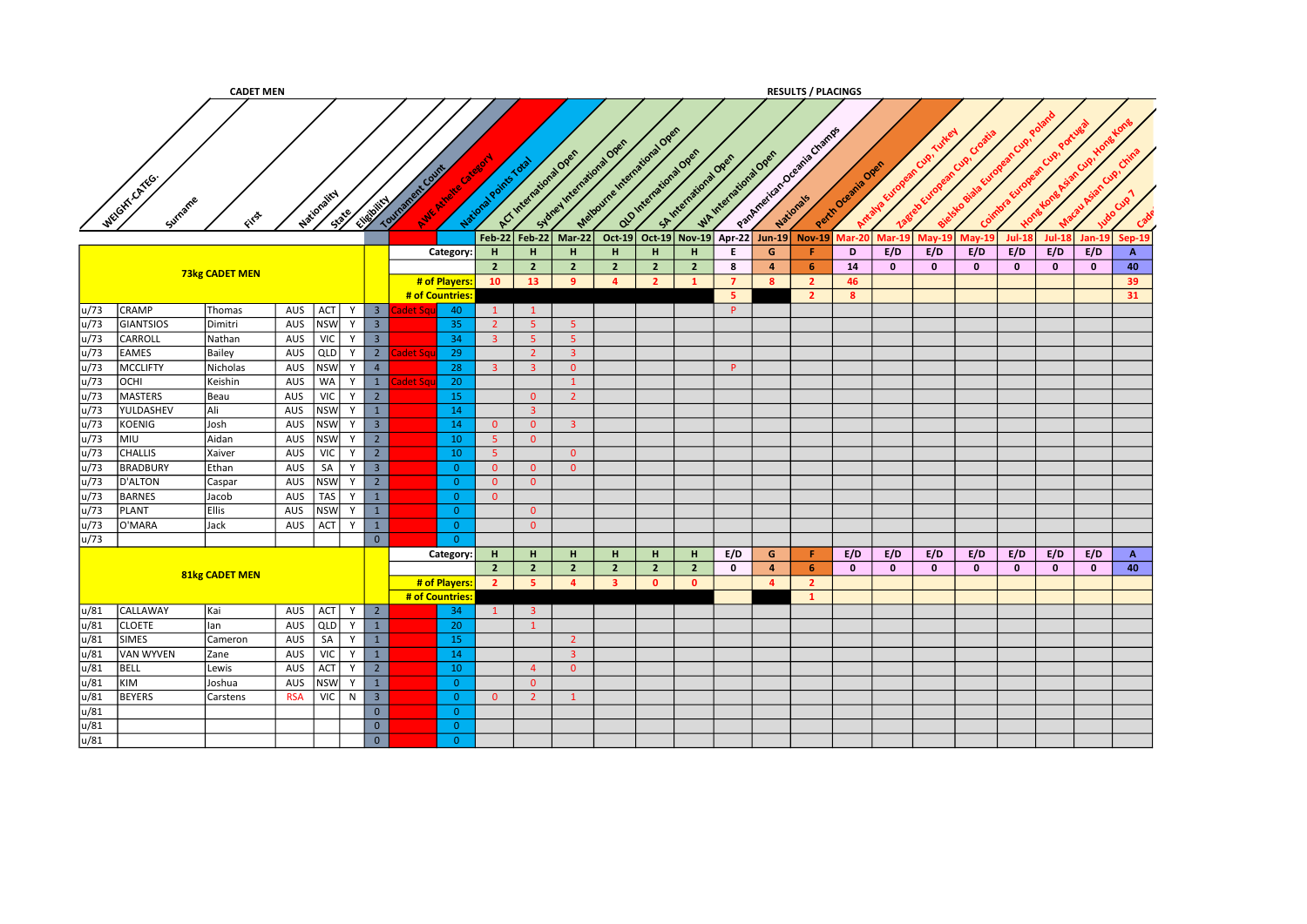|      |                            | <b>CADET MEN</b> |            |                      |                         |                  |                    |                       |                        |                         |                                                 |                        |                         |                       |                  | <b>RESULTS / PLACINGS</b>     |                   |                |                           |               |                            |              |              |              |
|------|----------------------------|------------------|------------|----------------------|-------------------------|------------------|--------------------|-----------------------|------------------------|-------------------------|-------------------------------------------------|------------------------|-------------------------|-----------------------|------------------|-------------------------------|-------------------|----------------|---------------------------|---------------|----------------------------|--------------|--------------|--------------|
|      | WEGIT CATEG.<br>Surrame    | ENST             |            | Nationality<br>State | Elizabetical            | Tourisment Court | Aure Mivele Citate | National Points Total | ACT International Open |                         | Mationine Indicate Open<br>Subset Meetaway Over | Q10 International Open |                         | SA International Open | WAINTENDENT OPEN | Patement of Check of Check of | Perih Oremia Over | Antalya Europe | ean Cup.<br>38tele Europe | Cro<br>n Cup! | n Cup.<br>Coimbra.<br>wone |              |              |              |
|      |                            |                  |            |                      |                         |                  |                    | $Feb-22$              | Feb-22                 | $Mar-22$                | $Oct-19$                                        |                        | Oct-19 Nov-19           |                       | Apr-22 Jun-19    | <b>Nov-19</b>                 | Aar-20            | Mar-19         | May-19                    | May-19        | <b>Jul-18</b>              | $Jul-18$     | $Jan-19$     | Sep-19       |
|      |                            |                  |            |                      |                         |                  |                    | н<br>DI               | H                      | H                       | H                                               | н                      | н                       | D                     | G                | F/D                           | E/D               | E/D            | E/D                       | E/D           | E/D                        | E/D          | E/D          | A            |
|      |                            |                  |            |                      |                         |                  |                    | $\overline{2}$        | $\overline{2}$         | $\overline{2}$          | $\overline{2}$                                  | $\overline{2}$         | $\overline{2}$          | 14                    | $\overline{4}$   | $\mathbf{0}$                  | $\mathbf{0}$      | $\mathbf{0}$   | $\mathbf{0}$              | $\mathbf{0}$  | $\mathbf{0}$               | $\mathbf{0}$ | $\mathbf{0}$ | 40           |
|      |                            | 90kg CADET MEN   |            |                      |                         |                  | # of Players:      | $\overline{2}$        | $\overline{a}$         | $\mathbf{1}$            | $\overline{1}$                                  | $\mathbf{1}$           | $\overline{0}$          | $\boldsymbol{8}$      | $\overline{2}$   |                               |                   |                |                           |               |                            |              |              |              |
|      |                            |                  |            |                      |                         |                  | # of Countries     |                       |                        |                         |                                                 |                        |                         | 8                     |                  |                               |                   |                |                           |               |                            |              |              |              |
| u/90 | VUGDALIC                   | Mak              | AUS        | <b>NSW</b><br>Y      | $\overline{4}$          | det Sa           | 120                | $\mathbf{1}$          | $\mathbf{1}$           | $\mathbf{1}$            |                                                 |                        |                         | 5 <sup>1</sup>        |                  |                               |                   |                |                           |               |                            |              |              |              |
| u/90 | <b>TOMLIN</b>              | Lincoln          | AUS        | QLD<br>Y             | $\mathbf{1}$            |                  | 14                 |                       | $\overline{3}$         |                         |                                                 |                        |                         |                       |                  |                               |                   |                |                           |               |                            |              |              |              |
| u/90 | ZREIK                      | Jacob            | AUS        | <b>NSW</b><br>Y      | $\mathbf{1}$            |                  | $\overline{0}$     |                       | $\overline{0}$         |                         |                                                 |                        |                         |                       |                  |                               |                   |                |                           |               |                            |              |              |              |
| u/90 | LANDMAN                    | Matthew          | ????       | <b>NSW</b><br>N      | $\overline{2}$          |                  | $\overline{0}$     | $\overline{0}$        | $\overline{2}$         |                         |                                                 |                        |                         |                       |                  |                               |                   |                |                           |               |                            |              |              |              |
| u/90 |                            |                  |            |                      | $\overline{0}$          |                  | $\overline{0}$     |                       |                        |                         |                                                 |                        |                         |                       |                  |                               |                   |                |                           |               |                            |              |              |              |
| u/90 |                            |                  |            |                      | $\overline{0}$          |                  | $\Omega$           |                       |                        |                         |                                                 |                        |                         |                       |                  |                               |                   |                |                           |               |                            |              |              |              |
| u/90 |                            |                  |            |                      | $\overline{0}$          |                  | $\overline{0}$     |                       |                        |                         |                                                 |                        |                         |                       |                  |                               |                   |                |                           |               |                            |              |              |              |
| u/90 |                            |                  |            |                      | $\overline{0}$          |                  | $\overline{0}$     |                       |                        |                         |                                                 |                        |                         |                       |                  |                               |                   |                |                           |               |                            |              |              |              |
| u/90 |                            |                  |            |                      | $\overline{0}$          |                  | $\overline{0}$     |                       |                        |                         |                                                 |                        |                         |                       |                  |                               |                   |                |                           |               |                            |              |              |              |
| u/90 |                            |                  |            |                      | $\overline{0}$          |                  | $\overline{0}$     |                       |                        |                         |                                                 |                        |                         |                       |                  |                               |                   |                |                           |               |                            |              |              |              |
| u/90 |                            |                  |            |                      | $\overline{0}$          |                  | $\overline{0}$     |                       |                        |                         |                                                 |                        |                         |                       |                  |                               |                   |                |                           |               |                            |              |              |              |
|      |                            |                  |            |                      |                         |                  | Category:          | H                     | H                      | H                       | H.                                              | H                      | H.                      | E/D                   | G                | F/D                           | E/D               | E/D            | E/D                       | E/D           | E/D                        | E/D          | E/D          | $\mathbf{A}$ |
|      |                            | +90kg CADET MEN  |            |                      |                         |                  |                    | 2 <sup>7</sup>        | $\overline{2}$         | $\overline{2}$          | $\overline{2}$                                  | $\overline{2}$         | $\overline{2}$          | $\mathbf 0$           | $\overline{a}$   | $\bullet$                     | $\mathbf{0}$      | $\mathbf{0}$   | $\mathbf{0}$              | $\mathbf{0}$  | $\mathbf{0}$               | $\mathbf{0}$ | $\mathbf{0}$ | 40           |
|      |                            |                  |            |                      |                         |                  | # of Players:      | $\overline{4}$        | $\overline{2}$         | $\overline{a}$          | $\mathbf{0}$                                    |                        | $\overline{\mathbf{0}}$ |                       | $\mathbf{1}$     |                               |                   |                |                           |               |                            |              |              |              |
|      |                            |                  |            |                      |                         |                  | # of Countries:    |                       |                        |                         |                                                 |                        |                         |                       |                  |                               |                   |                |                           |               |                            |              |              |              |
| o/90 | BAYARSAIKHAN               | David            | AUS        | <b>VIC</b><br>Y      | $\overline{2}$          |                  | 29                 | $\overline{2}$        |                        | $\overline{\mathbf{3}}$ |                                                 |                        |                         |                       |                  |                               |                   |                |                           |               |                            |              |              |              |
| o/90 | <b>TOMLIN</b>              | Harrison         | AUS        | QLD<br>Y             | 1                       |                  | 20                 |                       | $\mathbf{1}$           |                         |                                                 |                        |                         |                       |                  |                               |                   |                |                           |               |                            |              |              |              |
| o/90 | <b>HOOPER</b>              | Liam             | AUS        | <b>VIC</b><br>Y      | $\overline{2}$          |                  | 14                 | $\overline{3}$        |                        | $\overline{0}$          |                                                 |                        |                         |                       |                  |                               |                   |                |                           |               |                            |              |              |              |
| o/90 | MA'U-POHIVA                | Jacob            | <b>NZL</b> | ACT<br>N             | $2^{\circ}$             |                  | $\overline{0}$     | $\mathbf{1}$          |                        | $\mathbf{1}$            |                                                 |                        |                         |                       |                  |                               |                   |                |                           |               |                            |              |              |              |
| o/90 | BRACHE JARQUIN Jose Miguel |                  | ????       | <b>NSW</b><br>N      | $2^{\circ}$             |                  | $\overline{0}$     | $\overline{0}$        |                        | $\overline{2}$          |                                                 |                        |                         |                       |                  |                               |                   |                |                           |               |                            |              |              |              |
| o/90 | ZOU                        | Zi Jing          | ????       | <b>NSW</b><br>N      | $\mathbf{1}$            |                  | $\overline{0}$     |                       | $\overline{0}$         |                         |                                                 |                        |                         |                       |                  |                               |                   |                |                           |               |                            |              |              |              |
| o/90 |                            |                  |            |                      | $\mathbf 0$             |                  | $\overline{0}$     |                       |                        |                         |                                                 |                        |                         |                       |                  |                               |                   |                |                           |               |                            |              |              |              |
| o/90 |                            |                  |            |                      | $\overline{\mathbf{0}}$ |                  | $\bullet$          |                       |                        |                         |                                                 |                        |                         |                       |                  |                               |                   |                |                           |               |                            |              |              |              |
| o/90 |                            |                  |            |                      | $\overline{0}$          |                  | $\overline{0}$     |                       |                        |                         |                                                 |                        |                         |                       |                  |                               |                   |                |                           |               |                            |              |              |              |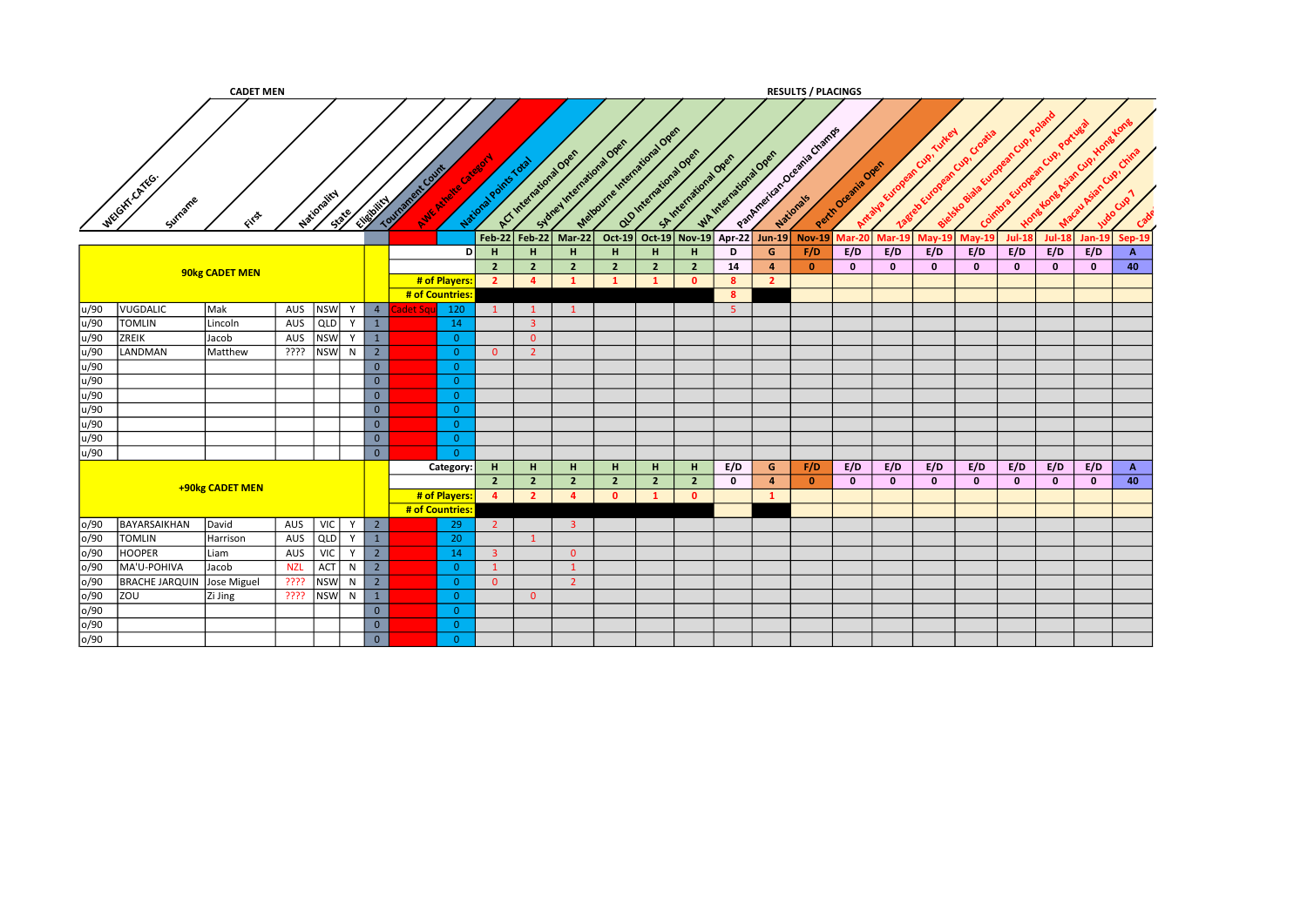|              |                       | <b>CADET WOMEN</b>      |     |                          |                                  |                  |                                  |                |                        |                           |                         |                                                 |                     |                  |                                | <b>RESULTS / PLACINGS</b>    |                    |                         |               |              |              |              |              |               |              |
|--------------|-----------------------|-------------------------|-----|--------------------------|----------------------------------|------------------|----------------------------------|----------------|------------------------|---------------------------|-------------------------|-------------------------------------------------|---------------------|------------------|--------------------------------|------------------------------|--------------------|-------------------------|---------------|--------------|--------------|--------------|--------------|---------------|--------------|
|              | WEBITCATES<br>Surname | File                    |     | Nationality<br>$35^{38}$ | City Montes                      | Tourisment Count |                                  | National Pot   | ACT International Open | Sylver International Over |                         | Material Indiana Dree<br>Q10 International Open | Shirtemational Over | WAINTENTWORKDORE |                                | Parkmentary Creeging Charles | Perth Oceania Over | <b>Tralya Eur</b>       |               |              |              |              |              |               |              |
|              |                       |                         |     |                          |                                  |                  |                                  |                | Feb-22 Feb-22          | Mar-22                    |                         | Oct-19 Oct-19 Nov-19 Apr-22 Jun-19              |                     |                  |                                | <b>Nov-18</b>                | $Mar-20$           | $Mar-1$                 | <b>Mav-19</b> | $May-19$     | $Jul-18$     | $Jul-18$     | $Jan-19$     | <b>Jul-19</b> | Sep-19       |
|              |                       |                         |     |                          |                                  |                  | Category:                        | H              | $\mathbf H$            | H                         | H                       | H                                               | H                   | E/D              | $\mathsf{G}$                   | F/D                          | E/D                | E/D                     | E/D           | E/D          | E/D          | E/D          | E/D          | E/D           | $\mathbf{A}$ |
|              |                       | <b>40kg CADET WOMEN</b> |     |                          |                                  |                  |                                  | $\overline{2}$ | $\overline{2}$         | $2^{\circ}$               | $\overline{2}$          | $\overline{2}$                                  | $\overline{2}$      | $\mathbf{0}$     | $\overline{4}$                 | $\bullet$                    | $\mathbf{0}$       | $\mathbf{0}$            | $\mathbf{0}$  | $\bullet$    | $\mathbf{0}$ | $\mathbf{0}$ | $\mathbf{0}$ | $\mathbf{0}$  | 40           |
|              |                       |                         |     |                          |                                  |                  | # of Players:                    | $\bullet$      |                        |                           | $\bullet$               |                                                 |                     |                  |                                |                              |                    |                         |               |              |              |              |              |               |              |
|              |                       |                         |     |                          |                                  |                  | # of Countries                   |                |                        |                           |                         |                                                 |                     |                  |                                |                              |                    |                         |               |              |              |              |              |               |              |
| u/40         |                       |                         |     |                          | $\overline{0}$                   |                  | $\overline{\mathbf{0}}$          |                |                        |                           |                         |                                                 |                     |                  |                                |                              |                    |                         |               |              |              |              |              |               |              |
| u/40         |                       |                         |     |                          | $\overline{0}$                   |                  | $\overline{0}$                   |                |                        |                           |                         |                                                 |                     |                  |                                |                              |                    |                         |               |              |              |              |              |               |              |
| u/40<br>u/40 |                       |                         |     |                          | $\overline{0}$<br>$\overline{0}$ |                  | $\overline{\mathbf{0}}$          |                |                        |                           |                         |                                                 |                     |                  |                                |                              |                    |                         |               |              |              |              |              |               |              |
| u/40         |                       |                         |     |                          | $\overline{\circ}$               |                  | $\overline{0}$<br>$\overline{0}$ |                |                        |                           |                         |                                                 |                     |                  |                                |                              |                    |                         |               |              |              |              |              |               |              |
|              |                       |                         |     |                          |                                  |                  |                                  | H              |                        |                           |                         |                                                 |                     | E/D              |                                |                              | E/D                | E/D                     | E/D           | E/D          | E/D          | E/D          | E/D          | E/D           | $\mathbf{A}$ |
|              |                       |                         |     |                          |                                  |                  | Category:                        | $\overline{2}$ | H<br>$\overline{2}$    | H<br>$2^{\circ}$          | H<br>$\overline{2}$     | H<br>$\overline{2}$                             | H<br>$\overline{2}$ | $\mathbf 0$      | $\mathsf{G}$<br>$\overline{4}$ | F/D<br>$\bullet$             | $\mathbf{0}$       | $\overline{\mathbf{0}}$ | $\mathbf{0}$  | $\mathbf{0}$ | $\mathbf{0}$ | $\mathbf{0}$ | $\bullet$    | $\mathbf{0}$  | 40           |
|              |                       | 44kg CADET WOMEN        |     |                          |                                  |                  | # of Players:                    |                | $\bullet$              |                           | $\overline{\mathbf{0}}$ | $\bullet$                                       |                     |                  |                                |                              |                    |                         |               |              |              |              |              |               |              |
|              |                       |                         |     |                          |                                  |                  | # of Countries:                  |                |                        |                           |                         |                                                 |                     |                  |                                |                              |                    |                         |               |              |              |              |              |               |              |
| u/44         |                       |                         |     |                          | $\overline{0}$                   |                  | $\overline{0}$                   |                |                        |                           |                         |                                                 |                     |                  |                                |                              |                    |                         |               |              |              |              |              |               |              |
| u/44         |                       |                         |     |                          | $\overline{0}$                   |                  | $\overline{0}$                   |                |                        |                           |                         |                                                 |                     |                  |                                |                              |                    |                         |               |              |              |              |              |               |              |
| u/44         |                       |                         |     |                          | $\mathbf{0}$                     |                  | $\overline{0}$                   |                |                        |                           |                         |                                                 |                     |                  |                                |                              |                    |                         |               |              |              |              |              |               |              |
| u/44         |                       |                         |     |                          | $\bullet$                        |                  | $\overline{0}$                   |                |                        |                           |                         |                                                 |                     |                  |                                |                              |                    |                         |               |              |              |              |              |               |              |
| u/44         |                       |                         |     |                          | $\overline{\circ}$               |                  | $\overline{0}$                   |                |                        |                           |                         |                                                 |                     |                  |                                |                              |                    |                         |               |              |              |              |              |               |              |
|              |                       |                         |     |                          |                                  |                  | Category:                        | H              | H                      | H                         | H                       | H                                               | H                   | D                | G                              | F/D                          | E/D                | E/D                     | E/D           | E/D          | E/D          | E/D          | E/D          | E/D           | $\mathbf{A}$ |
|              |                       | 48kg CADET WOMEN        |     |                          |                                  |                  |                                  | $\overline{2}$ | $\overline{2}$         | $2^{\circ}$               | $\overline{2}$          | $2^{\circ}$                                     | $\overline{2}$      | 14               | $\overline{4}$                 | $\bullet$                    | $\mathbf{0}$       | $\bullet$               | $\mathbf{0}$  | $\bullet$    | $\mathbf{0}$ | $\bullet$    | $\bullet$    | $\mathbf{0}$  | 40           |
|              |                       |                         |     |                          |                                  |                  | # of Players:                    | $-5$           | $\overline{4}$         | $\overline{\mathbf{3}}$   | $\overline{2}$          | $\bullet$                                       | $\overline{2}$      | 9                | $\overline{7}$                 |                              |                    |                         |               |              |              |              |              |               |              |
|              |                       |                         |     |                          |                                  |                  | # of Countries:                  |                |                        |                           |                         |                                                 |                     | 8 <sup>2</sup>   |                                |                              |                    |                         |               |              |              |              |              |               |              |
| u/48         | VUMBACA               | Clarissa                |     | AUS NSW Y 4              |                                  | det Sc           | 130                              | $\mathbf{1}$   | $\vert 1 \vert$        | $\mathbf{1}$              |                         |                                                 |                     | $-5$             |                                |                              |                    |                         |               |              |              |              |              |               |              |
| u/48         | KERICOPOLAS           | Chloe                   | AUS | NSW Y 2                  |                                  | det S            | 30                               | $\overline{2}$ | $\overline{2}$         |                           |                         |                                                 |                     |                  |                                |                              |                    |                         |               |              |              |              |              |               |              |
| u/48         | <b>BANNISTER</b>      | Callie                  | AUS | QLD                      | $Y$ 2                            |                  | 28                               | $\overline{3}$ | $\overline{3}$         |                           |                         |                                                 |                     |                  |                                |                              |                    |                         |               |              |              |              |              |               |              |
| u/48         | <b>SCIGLITANO</b>     | Namira                  | AUS | VIC                      | $Y$ 2                            |                  | 15                               | $\overline{0}$ |                        | $\overline{2}$            |                         |                                                 |                     |                  |                                |                              |                    |                         |               |              |              |              |              |               |              |
| u/48         | <b>MISTRY</b>         | Elisha                  | AUS | NSW<br>Y                 | $\vert$ 3                        |                  | $\overline{\mathbf{0}}$          | $\overline{0}$ | $\overline{0}$         | $\overline{0}$            |                         |                                                 |                     |                  |                                |                              |                    |                         |               |              |              |              |              |               |              |
| u/48         |                       |                         |     |                          | $\overline{0}$                   |                  | $\overline{0}$                   |                |                        |                           |                         |                                                 |                     |                  |                                |                              |                    |                         |               |              |              |              |              |               |              |
| u/48         |                       |                         |     |                          | $\overline{\bullet}$             |                  | $\overline{0}$                   |                |                        |                           |                         |                                                 |                     |                  |                                |                              |                    |                         |               |              |              |              |              |               |              |
| u/48         |                       |                         |     |                          | $\overline{0}$                   |                  | $\overline{0}$                   |                |                        |                           |                         |                                                 |                     |                  |                                |                              |                    |                         |               |              |              |              |              |               |              |
| u/48         |                       |                         |     |                          | $\overline{\mathbf{0}}$          |                  | $\overline{0}$                   |                |                        |                           |                         |                                                 |                     |                  |                                |                              |                    |                         |               |              |              |              |              |               |              |
| u/48         |                       |                         |     |                          | $\overline{0}$                   |                  | $\overline{0}$                   |                |                        |                           |                         |                                                 |                     |                  |                                |                              |                    |                         |               |              |              |              |              |               |              |
| u/48         |                       |                         |     |                          | $\overline{\mathbf{0}}$          |                  | $\overline{0}$                   |                |                        |                           |                         |                                                 |                     |                  |                                |                              |                    |                         |               |              |              |              |              |               |              |
| u/48         |                       |                         |     |                          | $\overline{0}$                   |                  | $\overline{0}$                   |                |                        |                           |                         |                                                 |                     |                  |                                |                              |                    |                         |               |              |              |              |              |               |              |
| u/48         |                       |                         |     |                          | $\overline{0}$                   |                  | $\overline{0}$                   |                |                        |                           |                         |                                                 |                     |                  |                                |                              |                    |                         |               |              |              |              |              |               |              |
| u/48         |                       |                         |     |                          | $\overline{0}$                   |                  | $\overline{0}$                   |                |                        |                           |                         |                                                 |                     |                  |                                |                              |                    |                         |               |              |              |              |              |               |              |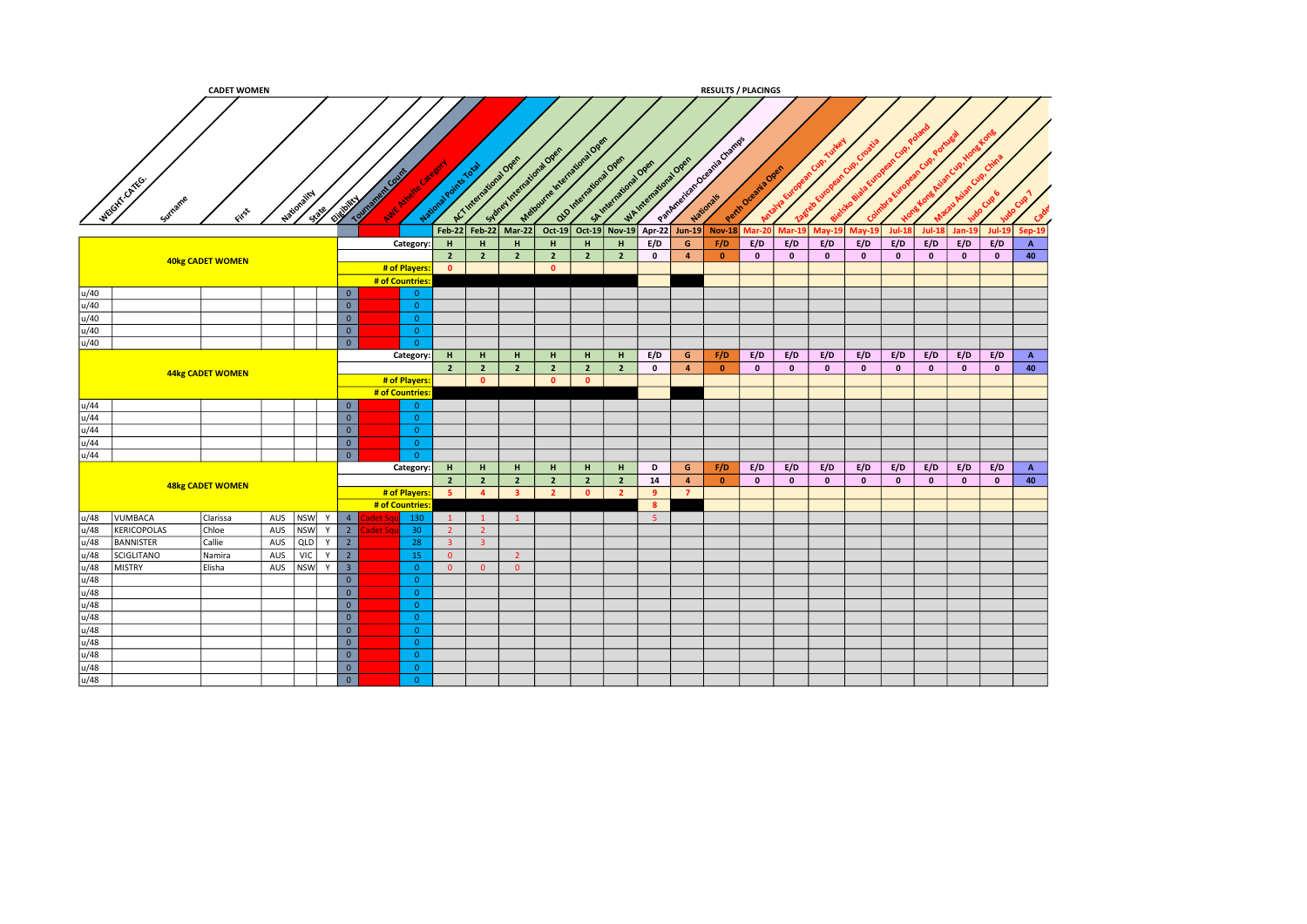|      |                 | <b>CADET WOMEN</b>      |               |     |      |                         |                 |                                   |                 |                        |                                                   |                                 |                |                                               |                         |                  | <b>RESULTS / PLACINGS</b>                                        |                   |                         |              |               |              |              |              |           |              |
|------|-----------------|-------------------------|---------------|-----|------|-------------------------|-----------------|-----------------------------------|-----------------|------------------------|---------------------------------------------------|---------------------------------|----------------|-----------------------------------------------|-------------------------|------------------|------------------------------------------------------------------|-------------------|-------------------------|--------------|---------------|--------------|--------------|--------------|-----------|--------------|
|      |                 |                         |               |     |      |                         |                 |                                   |                 |                        |                                                   |                                 |                |                                               |                         |                  |                                                                  |                   |                         |              |               |              |              |              |           |              |
|      | WEIGHT-CATEG.   | یجی                     | Nation.       |     | 1339 | Elizabeth V             | <b>Township</b> | nt Cou<br><b>MY AVE</b><br>Nation |                 | A.C.International Open | Sydney International Over<br>Feb-22 Feb-22 Mar-22 | Material Indiana Open<br>Oct-19 | national Ope   | SA International Oper<br>Oct-19 Nov-19 Apr-22 |                         | WAINTENTWORKDORE | Papine of the Contempt of Chemical<br>Jun-19 Nov-18 Mar-20 Mar-1 | Perth Oceania Ore |                         | $May-19$     | <b>May-19</b> | $Jul-13$     | $Jul-18$     | $Jan-19$     | $Jul-19$  | Sep-19       |
|      |                 |                         |               |     |      |                         |                 | Category:                         | H               | H                      | H                                                 | H                               | $\mathbf H$    | H                                             | E/D                     | $\mathsf{G}$     | Æ.                                                               | E/D               | E/D                     | E/D          | E/D           | E/D          | E/D          | E/D          | E/D       | $\mathbf{A}$ |
|      |                 | <b>52kg CADET WOMEN</b> |               |     |      |                         |                 |                                   | $\overline{2}$  | $\overline{2}$         | $\overline{2}$                                    | $\overline{2}$                  | $\overline{2}$ | $\overline{2}$                                | $\mathbf{0}$            | $\overline{4}$   | 6 <sup>1</sup>                                                   | $\bullet$         | $\overline{\mathbf{0}}$ | $\mathbf{0}$ | $\mathbf{0}$  | $\mathbf{0}$ | $\mathbf{0}$ | $\pmb{0}$    | $\bullet$ | 40           |
|      |                 |                         |               |     |      |                         |                 | # of Players:                     | $\mathbf{1}$    | $\mathbf{1}$           | $\bullet$                                         | $\overline{2}$                  | $\bullet$      | $\bullet$                                     |                         | 6 <sup>1</sup>   | $\overline{2}$                                                   |                   |                         |              |               |              |              |              |           |              |
|      |                 |                         |               |     |      |                         |                 | # of Countries                    |                 |                        |                                                   |                                 |                |                                               |                         |                  | $\mathbf{1}$                                                     |                   |                         |              |               |              |              |              |           |              |
| u/52 | <b>EICHNER</b>  | Rebecca                 | AUS NSW $Y$ 1 |     |      |                         |                 | 10                                | $\vert 1 \vert$ |                        |                                                   |                                 |                |                                               |                         |                  |                                                                  |                   |                         |              |               |              |              |              |           |              |
| u/52 | <b>FIELDER</b>  | Sienna                  | AUS           | QLD | Y    | $\overline{1}$          |                 | 10                                |                 | $\mathbf{1}$           |                                                   |                                 |                |                                               |                         |                  |                                                                  |                   |                         |              |               |              |              |              |           |              |
| u/52 |                 |                         |               |     |      | $\overline{0}$          |                 | $\overline{0}$                    |                 |                        |                                                   |                                 |                |                                               |                         |                  |                                                                  |                   |                         |              |               |              |              |              |           |              |
| u/52 |                 |                         |               |     |      | $\overline{0}$          |                 | $\overline{0}$                    |                 |                        |                                                   |                                 |                |                                               |                         |                  |                                                                  |                   |                         |              |               |              |              |              |           |              |
| u/52 |                 |                         |               |     |      | $\overline{0}$          |                 | $\overline{0}$                    |                 |                        |                                                   |                                 |                |                                               |                         |                  |                                                                  |                   |                         |              |               |              |              |              |           |              |
| u/52 |                 |                         |               |     |      | $\overline{\mathbf{0}}$ |                 | $\overline{0}$                    |                 |                        |                                                   |                                 |                |                                               |                         |                  |                                                                  |                   |                         |              |               |              |              |              |           |              |
| u/52 |                 |                         |               |     |      | $\overline{0}$          |                 | $\overline{0}$                    |                 |                        |                                                   |                                 |                |                                               |                         |                  |                                                                  |                   |                         |              |               |              |              |              |           |              |
| u/52 |                 |                         |               |     |      | $\overline{\mathbf{0}}$ |                 | $\overline{0}$                    |                 |                        |                                                   |                                 |                |                                               |                         |                  |                                                                  |                   |                         |              |               |              |              |              |           |              |
| u/52 |                 |                         |               |     |      | $\overline{0}$          |                 | $\overline{0}$                    |                 |                        |                                                   |                                 |                |                                               |                         |                  |                                                                  |                   |                         |              |               |              |              |              |           |              |
| u/52 |                 |                         |               |     |      | $\overline{0}$          |                 | $\overline{0}$                    |                 |                        |                                                   |                                 |                |                                               |                         |                  |                                                                  |                   |                         |              |               |              |              |              |           |              |
| u/52 |                 |                         |               |     |      | $\overline{0}$          |                 | $\overline{0}$                    |                 |                        |                                                   |                                 |                |                                               |                         |                  |                                                                  |                   |                         |              |               |              |              |              |           |              |
| u/52 |                 |                         |               |     |      | $\overline{0}$          |                 | $\overline{0}$                    |                 |                        |                                                   |                                 |                |                                               |                         |                  |                                                                  |                   |                         |              |               |              |              |              |           |              |
| u/52 |                 |                         |               |     |      | $\overline{\mathbf{0}}$ |                 | $\overline{0}$                    |                 |                        |                                                   |                                 |                |                                               |                         |                  |                                                                  |                   |                         |              |               |              |              |              |           |              |
| u/52 |                 |                         |               |     |      | $\overline{0}$          |                 | $\overline{0}$                    |                 |                        |                                                   |                                 |                |                                               |                         |                  |                                                                  |                   |                         |              |               |              |              |              |           |              |
| u/52 |                 |                         |               |     |      | $\overline{0}$          |                 | $\overline{0}$                    |                 |                        |                                                   |                                 |                |                                               |                         |                  |                                                                  |                   |                         |              |               |              |              |              |           |              |
| u/52 |                 |                         |               |     |      | $\overline{\ }$         |                 | $\overline{0}$                    |                 |                        |                                                   |                                 |                |                                               |                         |                  |                                                                  |                   |                         |              |               |              |              |              |           |              |
| u/52 |                 |                         |               |     |      | $\overline{0}$          |                 | $\overline{0}$                    |                 |                        |                                                   |                                 |                |                                               |                         |                  |                                                                  |                   |                         |              |               |              |              |              |           |              |
| u/52 |                 |                         |               |     |      | $\overline{\mathbf{0}}$ |                 | $\overline{0}$                    |                 |                        |                                                   |                                 |                |                                               |                         |                  |                                                                  |                   |                         |              |               |              |              |              |           |              |
| u/52 |                 |                         |               |     |      | $\overline{0}$          |                 | $\overline{0}$                    |                 |                        |                                                   |                                 |                |                                               |                         |                  |                                                                  |                   |                         |              |               |              |              |              |           |              |
|      |                 |                         |               |     |      |                         |                 | Category:                         | H               | H                      | H                                                 | H                               | H              | H                                             | D                       | G                | F.                                                               | E/D               | E/D                     | E/D          | E/D           | E/D          | E/D          | E/D          | E/D       | $\mathbf{A}$ |
|      |                 |                         |               |     |      |                         |                 |                                   | $\overline{2}$  | $\overline{2}$         | $\overline{2}$                                    | $\overline{2}$                  | $\overline{2}$ | $\overline{2}$                                | 14                      | $\overline{4}$   | 6                                                                | $\mathbf{0}$      | $\mathbf{0}$            | $\mathbf{0}$ | $\mathbf{0}$  | $\bullet$    | $\bullet$    | $\mathbf{0}$ | $\bullet$ | 40           |
|      |                 | 57kg CADET WOMEN        |               |     |      |                         |                 | # of Players:                     | $-5$            | -5                     | $\overline{7}$                                    | -9                              | $\overline{2}$ | $\overline{\mathbf{3}}$                       | 10                      | 6 <sup>1</sup>   | $\overline{4}$                                                   |                   |                         |              |               |              |              |              |           |              |
|      |                 |                         |               |     |      |                         |                 | # of Countries:                   |                 |                        |                                                   |                                 |                |                                               | $\overline{\mathbf{8}}$ |                  | $\mathbf{1}$                                                     |                   |                         |              |               |              |              |              |           |              |
| u/57 | RISTEVSKI       | Ivona                   | AUS           |     |      | $ NSW $ Y $4$           | det Sc          | 114                               | $\overline{2}$  | $\overline{2}$         | 3 <sup>1</sup>                                    |                                 |                |                                               | $-5$                    |                  |                                                                  |                   |                         |              |               |              |              |              |           |              |
| u/57 | <b>FINKA</b>    | Deana                   | AUS           |     |      | NSW Y 3                 | det Sc          | 110                               | $\mathbf{1}$    | $\mathbf{1}$           |                                                   |                                 |                |                                               | $-5$                    |                  |                                                                  |                   |                         |              |               |              |              |              |           |              |
| u/57 | <b>TANDEAN</b>  | Bianca                  | AUS           |     |      | NSW Y 3                 |                 | 48                                | 3 <sup>°</sup>  | 3 <sup>2</sup>         | $\mathbf{1}$                                      |                                 |                |                                               |                         |                  |                                                                  |                   |                         |              |               |              |              |              |           |              |
| u/57 | <b>BERTA</b>    | Zsofia                  | AUS           |     |      | $WA$ $Y$ $1$            |                 | 15                                |                 |                        | $\overline{2}$                                    |                                 |                |                                               |                         |                  |                                                                  |                   |                         |              |               |              |              |              |           |              |
| u/57 | NGUYEN          | Jayla                   | AUS           |     |      | $VIC$ $Y$ $1$           |                 | 14                                |                 |                        | 3 <sup>°</sup>                                    |                                 |                |                                               |                         |                  |                                                                  |                   |                         |              |               |              |              |              |           |              |
| u/57 | GRINHAM         | Kalani                  | AUS           | QLD |      | $Y \mid 1$              |                 | 10 <sup>°</sup>                   | $\overline{4}$  |                        |                                                   |                                 |                |                                               |                         |                  |                                                                  |                   |                         |              |               |              |              |              |           |              |
| u/57 | ARZHINTAR       | Talia                   | AUS           | VIC |      | $Y \mid 1$              |                 | 10                                |                 |                        | 5 <sup>°</sup>                                    |                                 |                |                                               |                         |                  |                                                                  |                   |                         |              |               |              |              |              |           |              |
| u/57 | <b>EICHNER</b>  | Rebecca                 | AUS           |     |      | ACT  Y   1              |                 | $\overline{0}$                    | $\overline{0}$  |                        |                                                   |                                 |                |                                               |                         |                  |                                                                  |                   |                         |              |               |              |              |              |           |              |
| u/57 | <b>FIELDER</b>  | Sienna                  | AUS           |     |      | QUD Y 1                 |                 | $\overline{0}$                    |                 | $\overline{0}$         |                                                   |                                 |                |                                               |                         |                  |                                                                  |                   |                         |              |               |              |              |              |           |              |
| u/57 | <b>WOODWARD</b> | Natasha                 | AUS           |     |      | NSW Y 2                 |                 | $\overline{0}$                    |                 | $\overline{0}$         | $\overline{0}$                                    |                                 |                |                                               |                         |                  |                                                                  |                   |                         |              |               |              |              |              |           |              |
| u/57 | NGOC LE         | Yen                     | AUS           | VIC |      | $Y$ 0                   |                 | $\overline{0}$                    |                 |                        |                                                   |                                 |                |                                               |                         |                  |                                                                  |                   |                         |              |               |              |              |              |           |              |
| u/57 | ARZHINTAR       | Naomi                   | AUS           | VIC | Y    | $\overline{\mathbf{0}}$ |                 | $\overline{0}$                    |                 |                        |                                                   |                                 |                |                                               |                         |                  |                                                                  |                   |                         |              |               |              |              |              |           |              |
| u/57 | <b>IBRAHIM</b>  | Batul                   | $AUS$   VIC   |     |      | $Y \parallel 1$         |                 | $\bullet$                         |                 |                        | $\overline{0}$                                    |                                 |                |                                               |                         |                  |                                                                  |                   |                         |              |               |              |              |              |           |              |
| u/57 |                 |                         |               |     |      | $\mathbf{0}$            |                 | $\overline{0}$                    |                 |                        |                                                   |                                 |                |                                               |                         |                  |                                                                  |                   |                         |              |               |              |              |              |           |              |
| u/57 |                 |                         |               |     |      | $\overline{0}$          |                 | $\overline{0}$                    |                 |                        |                                                   |                                 |                |                                               |                         |                  |                                                                  |                   |                         |              |               |              |              |              |           |              |